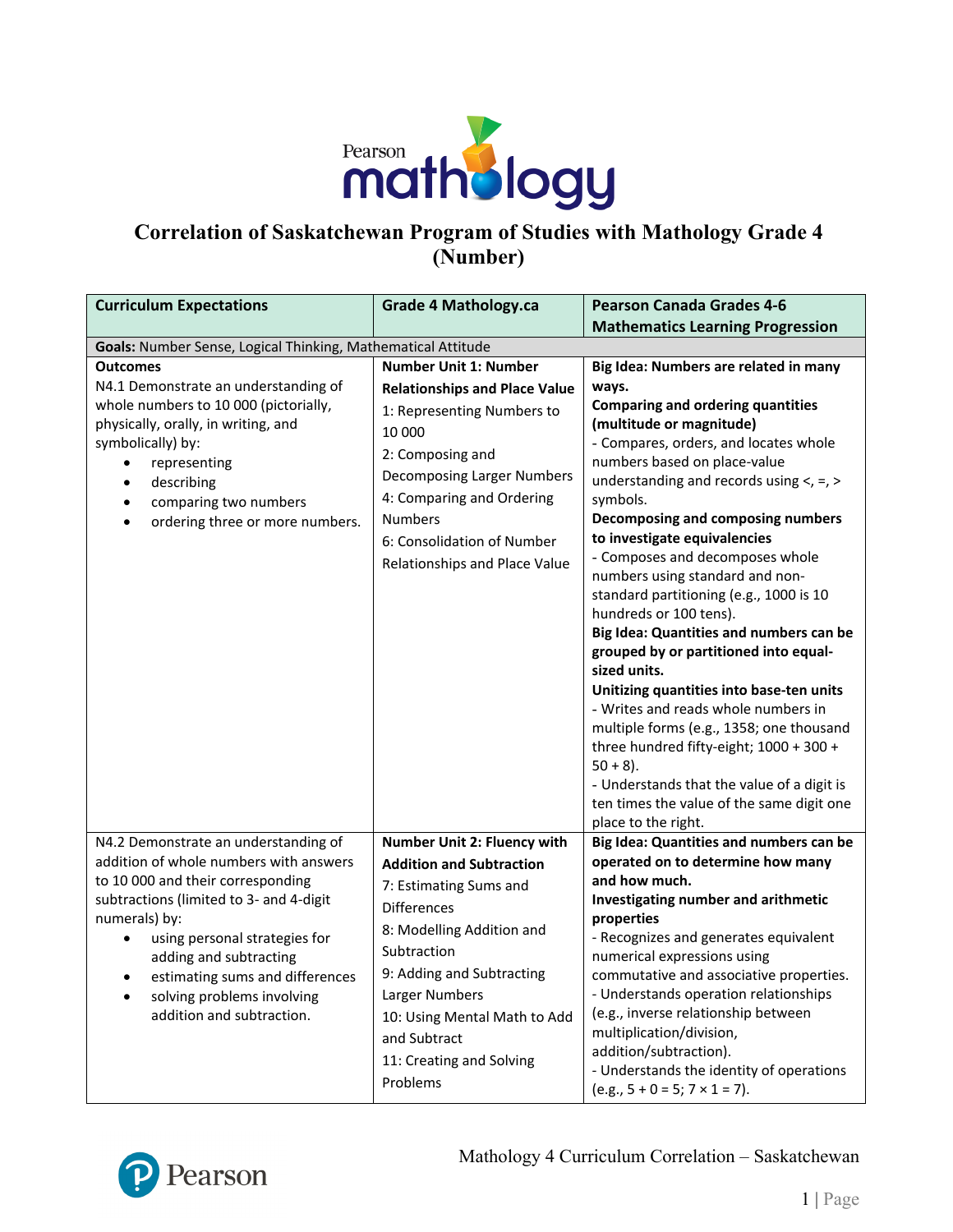|                                                                             | 12: Consolidation of Fluency                | Developing conceptual meaning of                                               |
|-----------------------------------------------------------------------------|---------------------------------------------|--------------------------------------------------------------------------------|
|                                                                             | with Addition and Subtraction               | operations                                                                     |
|                                                                             |                                             | - Models and develops meaning for                                              |
|                                                                             |                                             | whole number computation to four                                               |
|                                                                             |                                             | digits.                                                                        |
|                                                                             |                                             | Developing fluency of operations                                               |
|                                                                             |                                             | - Estimates the result of whole number                                         |
|                                                                             |                                             | operations using contextually relevant                                         |
|                                                                             |                                             | strategies (e.g., How many buses are                                           |
|                                                                             |                                             | needed to take the Grade 8 classes to the                                      |
|                                                                             |                                             | museum?).                                                                      |
|                                                                             |                                             | - Solves whole number computation                                              |
|                                                                             |                                             | using efficient strategies (e.g., mental                                       |
|                                                                             |                                             | computation, algorithms, calculating cost                                      |
|                                                                             |                                             | of transactions and change owing, saving                                       |
|                                                                             |                                             | money to make a purchase).                                                     |
| N4.3 Demonstrate an understanding of                                        | <b>Number Unit 5: Fluency with</b>          | Big Idea: Quantities and numbers can be                                        |
| multiplication of whole numbers (limited                                    | <b>Multiplication and Division</b>          | operated on to determine how many                                              |
| to numbers less than or equal to 10) by:                                    | <b>Facts</b>                                | and how much.                                                                  |
| applying mental mathematics                                                 | 24: Strategies for                          | Investigating number and arithmetic                                            |
| strategies                                                                  | Multiplication                              | properties                                                                     |
| explaining the results of<br>٠                                              | 25: Solving Multiplication                  | - Recognizes and generates equivalent                                          |
| multiplying by 0 and 1.                                                     | Problems                                    | numerical expressions using                                                    |
|                                                                             | 26: Relating Multiplication<br>and Division | commutative and associative properties.                                        |
|                                                                             | 27: Strategies for Division                 | - Understands operational relationships<br>(e.g., inverse relationship between |
|                                                                             | 29: Consolidation of Fluency                | multiplication/division,                                                       |
|                                                                             | with Multiplication and                     | addition/subtraction).                                                         |
|                                                                             | <b>Division Facts</b>                       | - Understands the identity of operations                                       |
|                                                                             |                                             | $(e.g., 5 + 0 = 5; 7 \times 1 = 7).$                                           |
|                                                                             | <b>Patterning Unit 1: Increasing</b>        | Developing fluency of operations                                               |
|                                                                             | and Decreasing Patterns                     | - Fluently recalls multiplication and                                          |
|                                                                             | 4: Investigating Number                     | division facts to 100.                                                         |
|                                                                             | Relationships                               |                                                                                |
|                                                                             |                                             |                                                                                |
| Goals: Number Sense, Logical Thinking, Mathematical Attitude, Spatial Sense |                                             |                                                                                |
| <b>Outcomes</b>                                                             | <b>Number Unit 6: Multiplying</b>           | Big Idea: Quantities and numbers can be                                        |
| N4.4 Demonstrate an understanding of                                        | and Dividing Larger Numbers                 | operated on to determine how many                                              |
| multiplication (2- or 3-digit by 1-digit) by:                               | 30: Exploring Strategies for                | and how much.                                                                  |
| using personal strategies for                                               | Multiplying                                 | Developing conceptual meaning of                                               |
| multiplication with and without                                             | 31: Estimating Products                     | operations                                                                     |
| concrete materials                                                          | 35: Consolidation of                        | - Models and develops meaning for<br>whole number computation to four          |
| using arrays to represent                                                   | Multiplying and Dividing                    | digits.                                                                        |
| multiplication<br>connecting concrete<br>$\bullet$                          | Larger Numbers                              | Developing fluency of operations                                               |
| representations to symbolic                                                 |                                             | - Estimates the result of whole number                                         |
| representations                                                             |                                             | operations using contextually relevant                                         |
| estimating products                                                         |                                             | strategies (e.g., How many buses are                                           |
| solving problems.                                                           |                                             | needed to take the Grade 8 classes to the                                      |
|                                                                             |                                             | museum?).                                                                      |
|                                                                             |                                             | - Solves whole number computation                                              |
|                                                                             |                                             | using efficient strategies (e.g., mental                                       |

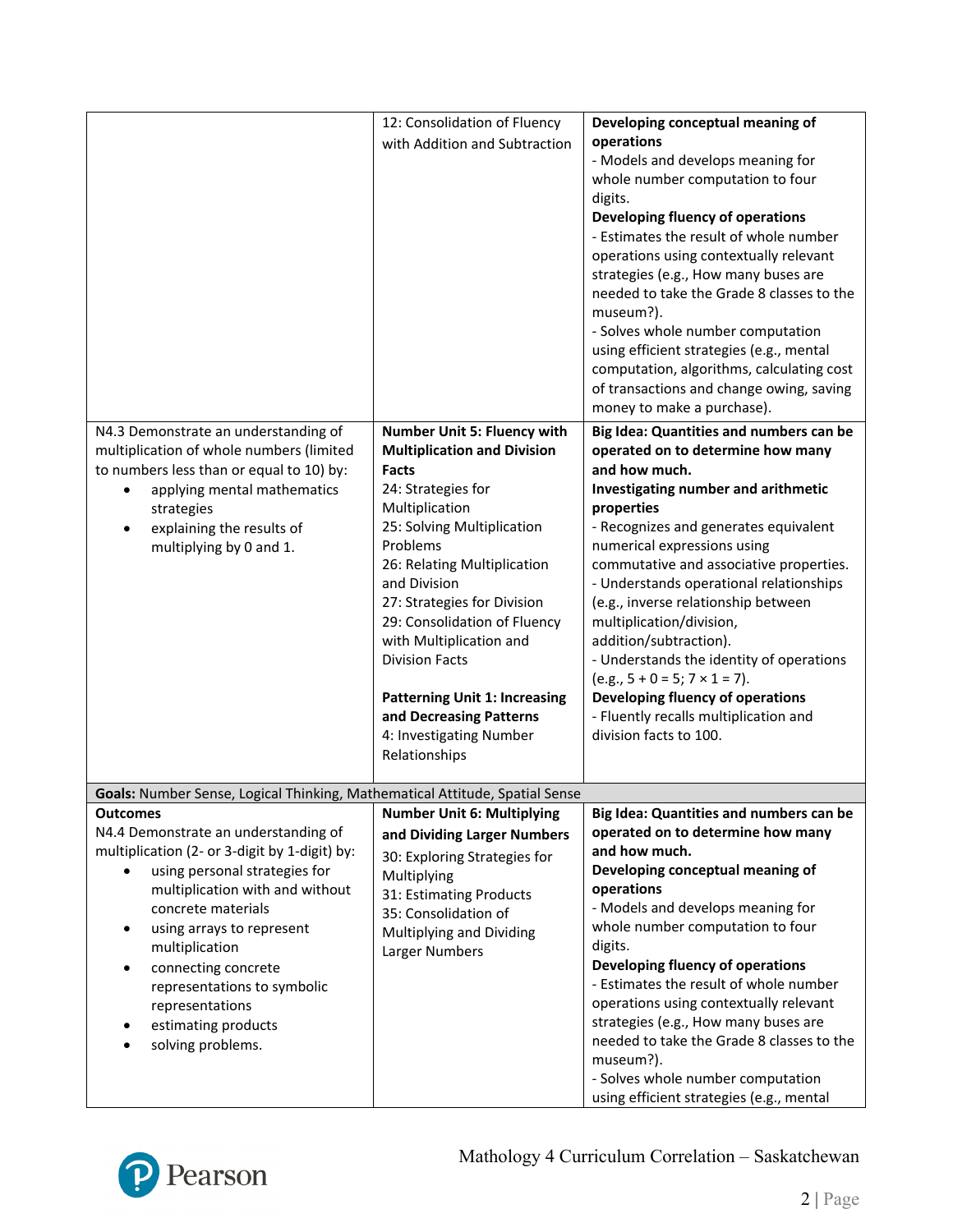|                                                                                                                                                                                                                                                                                                                                                                                                                 |                                                                                                                                                                                                                                                                                                                                                                                                                                                 | computation, algorithms, calculating cost<br>of transactions and change owing, saving<br>money to make a purchase).                                                                                                                                                                                                                                                                                                                                                                                                                                                                                                                                                                                                                                                                                                                                                                                                                                   |
|-----------------------------------------------------------------------------------------------------------------------------------------------------------------------------------------------------------------------------------------------------------------------------------------------------------------------------------------------------------------------------------------------------------------|-------------------------------------------------------------------------------------------------------------------------------------------------------------------------------------------------------------------------------------------------------------------------------------------------------------------------------------------------------------------------------------------------------------------------------------------------|-------------------------------------------------------------------------------------------------------------------------------------------------------------------------------------------------------------------------------------------------------------------------------------------------------------------------------------------------------------------------------------------------------------------------------------------------------------------------------------------------------------------------------------------------------------------------------------------------------------------------------------------------------------------------------------------------------------------------------------------------------------------------------------------------------------------------------------------------------------------------------------------------------------------------------------------------------|
| N4.5 Demonstrate an understanding of<br>division (1-digit divisor and up to 2-digit<br>dividend) to solve problems by:<br>using personal strategies for<br>dividing with and without<br>concrete materials<br>estimating quotients<br>explaining the results of dividing<br>by <sub>1</sub><br>solving problems involving<br>division of whole numbers<br>relating division to multiplication.                  | Number Unit 5: Fluency with<br><b>Multiplication and Division</b><br>Facts<br>27: Strategies for Division<br>29: Consolidation of Fluency<br>with Multiplication and<br><b>Division Facts</b><br><b>Number Unit 6: Multiplying</b><br>and Dividing Larger Numbers<br>32: Exploring Strategies for<br>Dividing<br>33: Estimating Quotients<br>34: Dividing with Remainders<br>35: Consolidation of<br>Multiplying and Dividing<br>Larger Numbers | Big Idea: Quantities and numbers can be<br>operated on to determine how many<br>and how much.<br>Investigating number and arithmetic<br>properties<br>- Understands operation relationships<br>(e.g., inverse relationship between<br>multiplication/division,<br>addition/subtraction).<br>- Understands the identity of operations<br>$(e.g., 5 + 0 = 5; 7 \times 1 = 7).$<br>Developing conceptual meaning of<br>operations<br>- Models and develops meaning for<br>whole number computation to four<br>digits.<br>Developing fluency of operations<br>- Estimates the results of whole number<br>operations using contextually relevant<br>strategies (e.g., How many buses are<br>needed to take the Grade 8 classes to the<br>museum?).<br>- Solves whole number computation<br>using efficient strategies (e.g., mental<br>computation, algorithms, calculating cost<br>of transactions and change owing, saving<br>money to make a purchase). |
| N4.6 Demonstrate an understanding of<br>fractions less than or equal to one by<br>using concrete and pictorial<br>representations to:<br>name and record fractions for the<br>parts of a whole or a set<br>compare and order fractions<br>model and explain that for<br>different wholes, two identical<br>fractions may not represent the<br>same quantity<br>provide examples of where<br>fractions are used. | <b>Number Unit 3: Fractions</b><br>13: What Are Fractions?<br>14: Counting by Unit Fractions<br>15: Exploring Different<br><b>Representations of Fractions</b><br>17: Exploring Equivalence in<br>Fractions<br>18: Comparing and Ordering<br>Fractions<br>19: Consolidation of Fractions                                                                                                                                                        | Big Idea: Numbers are related in many<br>ways.<br><b>Comparing and ordering quantities</b><br>(multitude or magnitude)<br>- Compares, orders, and locates fractions<br>with the same numerator or<br>denominator using reasoning (e.g., $\frac{3}{5}$ > $\frac{3}{6}$<br>because fifths are larger parts).<br><b>Estimating quantities and numbers</b><br>- Estimates the size and magnitude of<br>fractions by comparing to benchmarks.<br>Big Idea: Quantities and numbers can be<br>grouped by or partitioned into equal-<br>sized units.<br>Partitioning quantities to form fractions<br>- Partitions fractional parts into smaller<br>fractional parts (e.g., partitions halves<br>into thirds to create sixths).<br>- Uses models to describe, name, and<br>count forward and backward by unit<br>fractions.                                                                                                                                    |

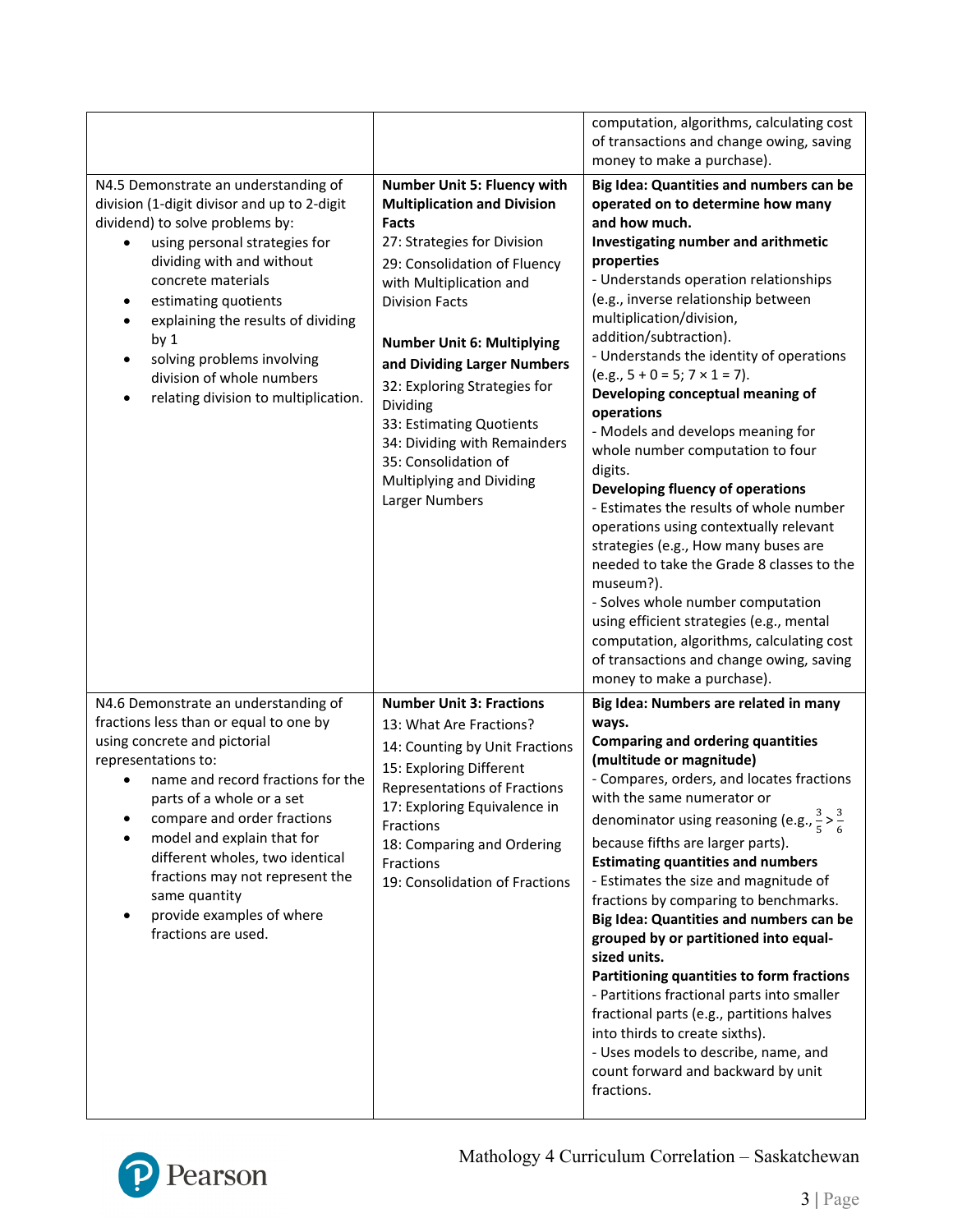|                                                                                                                                                                                                                                                                              |                                                                                                                                                                                                                                                                                                        | - Explains that two equivalent fractions<br>represent the same part of a whole, but<br>not necessarily equal quantities (e.g., $\frac{1}{2}$ of<br>a set of 12 and $\frac{1}{2}$ of a set of 6 are equal<br>fractions, but unequal quantities).                                                                                                                                                                                                                                                                                                                                                                                                                                                                                                                                                                                                                                                                                                                                                                                                                                                                                                |
|------------------------------------------------------------------------------------------------------------------------------------------------------------------------------------------------------------------------------------------------------------------------------|--------------------------------------------------------------------------------------------------------------------------------------------------------------------------------------------------------------------------------------------------------------------------------------------------------|------------------------------------------------------------------------------------------------------------------------------------------------------------------------------------------------------------------------------------------------------------------------------------------------------------------------------------------------------------------------------------------------------------------------------------------------------------------------------------------------------------------------------------------------------------------------------------------------------------------------------------------------------------------------------------------------------------------------------------------------------------------------------------------------------------------------------------------------------------------------------------------------------------------------------------------------------------------------------------------------------------------------------------------------------------------------------------------------------------------------------------------------|
| N4.7 Demonstrate an understanding of<br>decimal numbers in tenths and<br>hundredths (pictorially, orally, in writing,<br>and symbolically) by:<br>describing<br>representing<br>relating to fractions.                                                                       | <b>Number Unit 4: Decimals</b><br>20: Exploring Tenths<br>21: Exploring Hundredths<br>23: Consolidation of Decimals                                                                                                                                                                                    | Big Idea: The set of real numbers is<br>infinite.<br><b>Extending whole number understanding</b><br>to the set of real numbers<br>- Explores decimal fractions to tenths<br>(e.g., 0.1, 0.5, 0.8) and hundredths (e.g.,<br>$0.42, 0.05, 0.90$ ).<br>Big Idea: Numbers are related in many<br>ways.<br><b>Estimating quantities and numbers</b><br>- Estimates the location of decimals and<br>fractions on a number line.<br>Big Idea: Quantities and numbers can be<br>grouped by or partitioned into equal-<br>sized units.<br>Unitizing quantities into base-ten units<br>- Uses fractions with denominators of 10<br>to develop decimal fraction<br>understanding and notation (e.g., five-<br>tenths is $\frac{5}{10}$ or 0.5).<br>- Counts forwards and backwards by<br>decimal units (e.g., 0.1, 0.2,  0.9, 1.0).<br>- Understands that the value of a digit is<br>ten times the value of the same digit one<br>place to the right.<br>- Understands that the value of a digit is<br>one-tenth the value of the same digit one<br>place to the left.<br>- Writes and reads decimal numbers in<br>multiple forms (e.g., numerals, number |
| N4.8 Demonstrate an understanding of<br>addition and subtraction of decimals<br>limited to hundredths (concretely,<br>pictorially, and symbolically) by:<br>using compatible numbers<br>estimating sums and differences<br>using mental math strategies<br>solving problems. | <b>Number Unit 7: Operations</b><br>with Fractions and Decimals<br>36: Estimating Sums and<br>Differences with Decimals<br>37: Adding and Subtracting<br><b>Decimals</b><br>38: Using Mental Math to Add<br>and Subtract Decimals<br>39: Consolidation of<br>Operations with Fractions and<br>Decimals | names, expanded form).<br>Big Idea: Quantities and numbers can be<br>operated on to determine how many<br>and how much.<br>Developing conceptual meaning of<br>operations<br>- Demonstrates an understanding of<br>decimal number computation through<br>modelling and flexible strategies.<br>Developing fluency of operations<br>- Estimates sums and differences of<br>decimal numbers (e.g., calculating cost of<br>transactions involving dollars and cents).<br>- Solves decimal number computation<br>using efficient strategies.                                                                                                                                                                                                                                                                                                                                                                                                                                                                                                                                                                                                       |

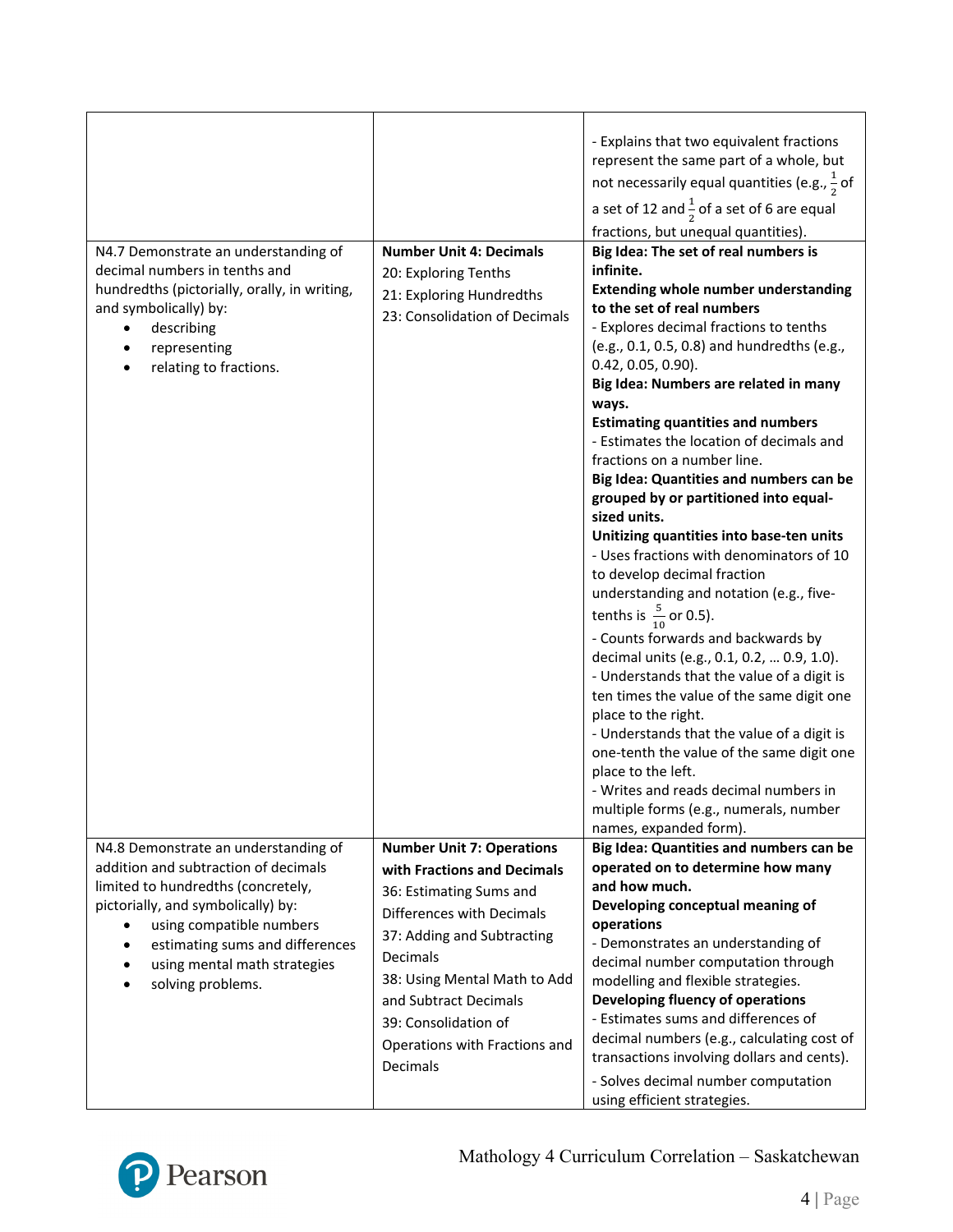

## **Correlation of Saskatchewan Program of Studies with Mathology Grade 4 (Patterns and Relations)**

| <b>Curriculum Expectations</b>                                                                                                                                                                                                                                                                                                                                                                                                       | <b>Grade 4 Mathology.ca</b>                                                                                                                                                                                                                                                                                                          | <b>Pearson Canada Grades 4-6</b>                                                                                                                                                                                                                                                                                                                                                                                                                                                                                                                                                                                                                                                                                                                                                                                                                                          |
|--------------------------------------------------------------------------------------------------------------------------------------------------------------------------------------------------------------------------------------------------------------------------------------------------------------------------------------------------------------------------------------------------------------------------------------|--------------------------------------------------------------------------------------------------------------------------------------------------------------------------------------------------------------------------------------------------------------------------------------------------------------------------------------|---------------------------------------------------------------------------------------------------------------------------------------------------------------------------------------------------------------------------------------------------------------------------------------------------------------------------------------------------------------------------------------------------------------------------------------------------------------------------------------------------------------------------------------------------------------------------------------------------------------------------------------------------------------------------------------------------------------------------------------------------------------------------------------------------------------------------------------------------------------------------|
|                                                                                                                                                                                                                                                                                                                                                                                                                                      |                                                                                                                                                                                                                                                                                                                                      | <b>Mathematics Learning Progression</b>                                                                                                                                                                                                                                                                                                                                                                                                                                                                                                                                                                                                                                                                                                                                                                                                                                   |
| Goals: Number Sense, Logical Thinking, Mathematical Attitude, Spatial Sense                                                                                                                                                                                                                                                                                                                                                          |                                                                                                                                                                                                                                                                                                                                      |                                                                                                                                                                                                                                                                                                                                                                                                                                                                                                                                                                                                                                                                                                                                                                                                                                                                           |
| <b>Outcomes</b><br>P4.1 Demonstrate an understanding of<br>patterns and relations by:<br>identifying and describing<br>patterns and relations in a chart,<br>table, or diagram<br>reproducing patterns and<br>$\bullet$<br>relations in a chart, table, or<br>diagram using manipulatives<br>creating charts, tables, or<br>diagrams to represent patterns<br>and relations<br>solving problems involving<br>patterns and relations. | <b>Patterning Unit 1: Increasing</b><br>and Decreasing Patterns<br>2: Investigating Increasing and<br><b>Decreasing Patterns</b><br>3: Representing Patterns<br>4: Investigating Number<br>Relationships<br>5: Sorting in Venn Diagrams<br>and Venn Diagrams<br>6: Consolidation of Increasing<br>and Decreasing Patterns            | <b>Big Idea: Regularity and repetition</b><br>form patterns that can be generalized<br>and predicted mathematically.<br>Representing patterns, relations, and<br>functions<br>- Describes, generates, extends,<br>translates, and corrects number and<br>shape patterns that follow a<br>predetermined rule.<br>- Uses multiple approaches to model<br>situations involving repetition (i.e.,<br>repeating patterns) and change (i.e.,<br>increasing/decreasing patterns) (e.g.,<br>using objects, tables, graphs, symbols,<br>loops and nested loops in coding).<br>Generalizing and analyzing patterns,<br>relations, and functions<br>- Explains the rule for numeric patterns<br>including the starting point and change<br>(e.g., given: 16, 22, 28, 34,  Start at<br>16 and add 6 each time).<br>- Describes numeric and shape patterns<br>using words and numbers. |
| P4.2 Demonstrate an understanding of<br>equations involving symbols to represent<br>an unknown value by:<br>writing an equation to represent<br>a problem<br>solving one-step equations.                                                                                                                                                                                                                                             | <b>Patterning Unit 2: Variables</b><br>and Equations<br>7: Using Symbols<br>8: Solving Equations Concretely<br>9: Solving Addition and<br><b>Subtraction Equations</b><br>11: Solving Multiplication and<br><b>Division Equations</b><br>12: Using Equations to Solve<br>Problems<br>13: Consolidation of Variables<br>and Equations | Big Idea: Patterns and relations can be<br>represented with symbols, equations,<br>and expressions.<br><b>Understanding equality and</b><br>inequality, building on generalized<br>properties of numbers and operations<br>- Expresses a one-step mathematical<br>problem as an equation using a symbol<br>or letter to represent an unknown<br>number (e.g., Sena had some tokens<br>and used four. She has seven left: $\Box - 4$<br>$= 7$ ).<br>- Determines an unknown number in<br>simple one-step equations using                                                                                                                                                                                                                                                                                                                                                   |



Mathology 4 Curriculum Correlation – Saskatchewan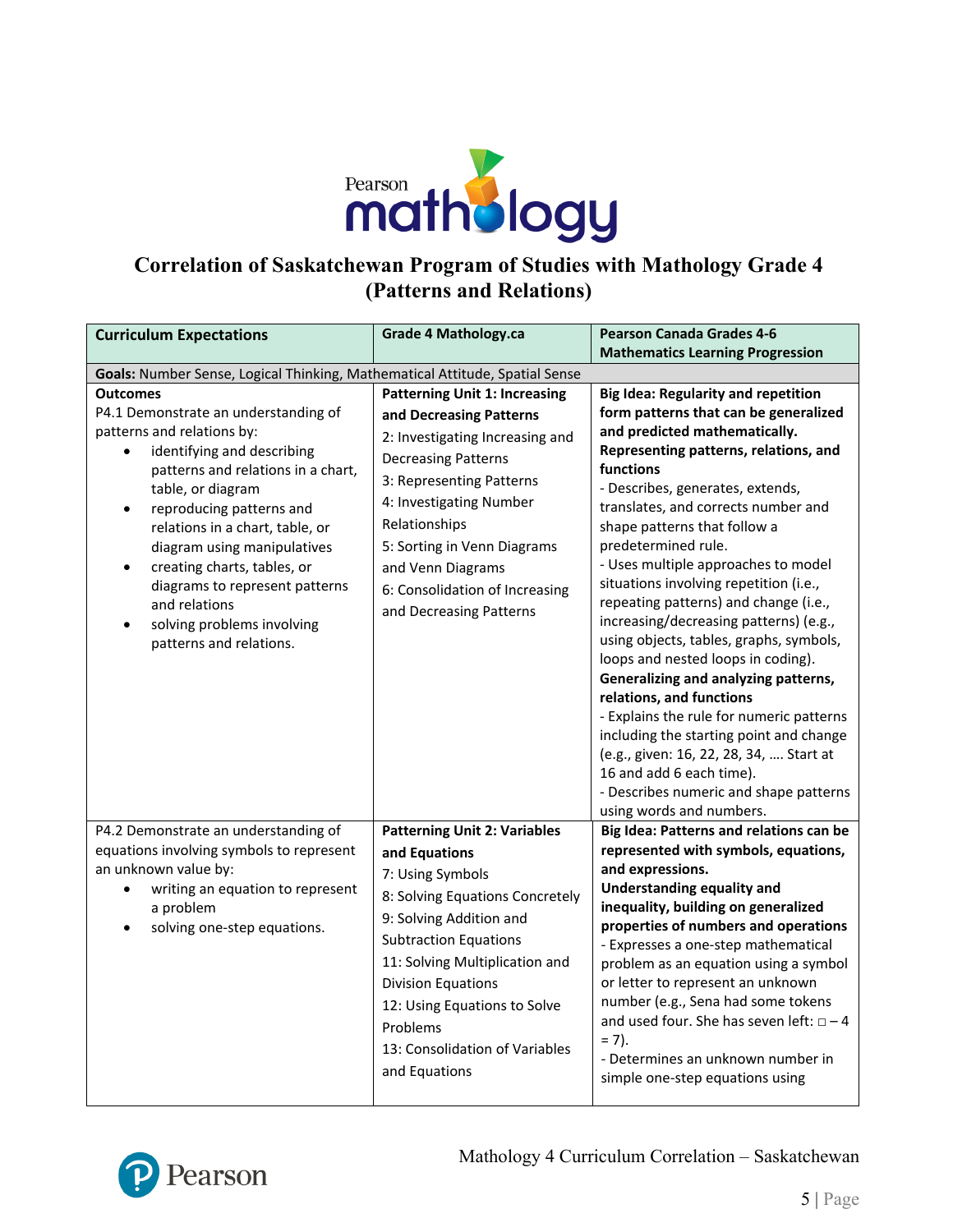|  | different strategies (e.g., $n \times 3 = 12$ ; 13  |
|--|-----------------------------------------------------|
|  | $- \Box = 8$ ).                                     |
|  | - Uses arithmetic properties to                     |
|  | investigate and transform one-step                  |
|  | addition and multiplication equations               |
|  | (e.g., $5 + 4 = 9$ and $5 + a = 9$ have the         |
|  | same structure and can be rearranged                |
|  | in similar ways to maintain equality: 4             |
|  | $+5 = 9$ and $a + 5 = 9$ ).                         |
|  | - Uses arithmetic properties to                     |
|  | investigate and transform one-step                  |
|  | subtraction and division equations                  |
|  | (e.g., $12 - 5 = 7$ and $12 - b = 7$ have the       |
|  | same structure and can be rearranged                |
|  | in similar ways to maintain equality: 12            |
|  | $-7 = 5$ and $12 - 7 = b$ ).                        |
|  | Using variables, algebraic expressions,             |
|  | and equations to represent                          |
|  | mathematical relations                              |
|  | - Understands an unknown quantity                   |
|  | (i.e., variable) may be represented by a            |
|  | symbol or letter (e.g., $13 - \square = 8$ ; $4n =$ |
|  | $12$ ).                                             |
|  | - Flexibly uses symbols and letters to              |
|  | represent unknown quantities in                     |
|  | equations (e.g., knows that $4 + \square = 7$ ; 4   |
|  | $+x = 7$ ; and $4 + y = 7$ all represent the        |
|  | same equation with $\Box$ , x, and y                |
|  | representing the same value).                       |
|  | - Interprets and writes algebraic                   |
|  | expressions (e.g., 2n means two times               |
|  | a number; subtracting a number from                 |
|  | 7 can be written as $7 - n$ ).                      |
|  | - Understands a variable as a changing              |
|  | quantity (e.g., 5s, where s can be any              |
|  | value).                                             |

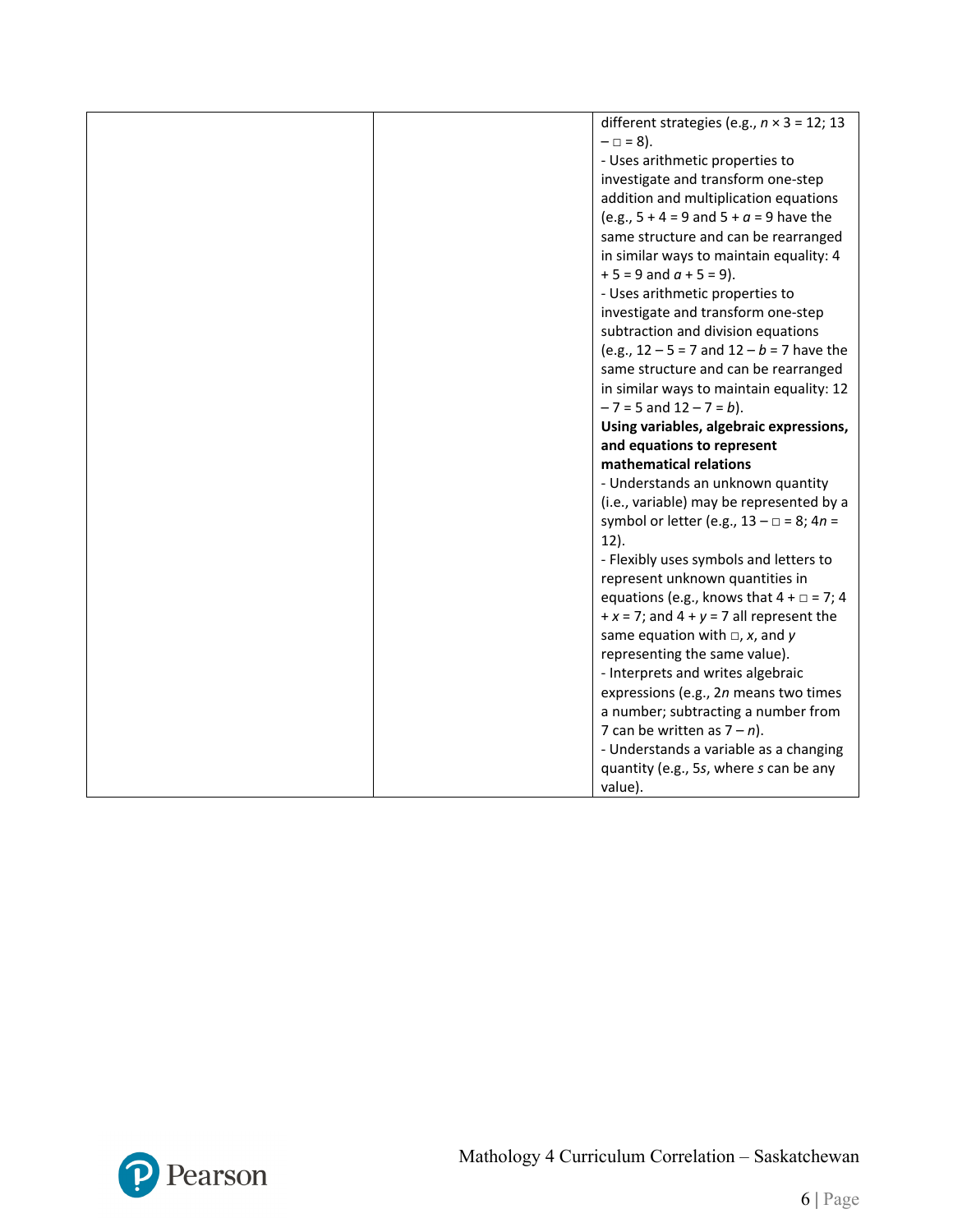

## **Correlation of Saskatchewan Program of Studies with Mathology Grade 4 (Shape and Space)**

| <b>Curriculum Expectations</b>                                                                                                                                                                                                                                                                                                                                                                                                                                                                                                                                                                                                                                                                         | <b>Grade 4 Mathology.ca</b>                                                                                                                                                                                                                                                    | <b>Pearson Canada Grades 4-6</b>                                                                                                                                                                                                                                                                                                                                                                                                                                                                                                                                                                                                       |  |
|--------------------------------------------------------------------------------------------------------------------------------------------------------------------------------------------------------------------------------------------------------------------------------------------------------------------------------------------------------------------------------------------------------------------------------------------------------------------------------------------------------------------------------------------------------------------------------------------------------------------------------------------------------------------------------------------------------|--------------------------------------------------------------------------------------------------------------------------------------------------------------------------------------------------------------------------------------------------------------------------------|----------------------------------------------------------------------------------------------------------------------------------------------------------------------------------------------------------------------------------------------------------------------------------------------------------------------------------------------------------------------------------------------------------------------------------------------------------------------------------------------------------------------------------------------------------------------------------------------------------------------------------------|--|
|                                                                                                                                                                                                                                                                                                                                                                                                                                                                                                                                                                                                                                                                                                        |                                                                                                                                                                                                                                                                                | <b>Mathematics Learning Progression</b>                                                                                                                                                                                                                                                                                                                                                                                                                                                                                                                                                                                                |  |
| Goals: Number Sense, Logical Thinking, Mathematical Attitude                                                                                                                                                                                                                                                                                                                                                                                                                                                                                                                                                                                                                                           |                                                                                                                                                                                                                                                                                |                                                                                                                                                                                                                                                                                                                                                                                                                                                                                                                                                                                                                                        |  |
| <b>Outcomes</b><br>SS4.1 Demonstrate an understanding of<br>time by:<br>reading and recording time using<br>digital and analog clocks<br>(including 24-hour clocks)<br>reading and recording calendar<br>$\bullet$<br>dates in a variety of formats.                                                                                                                                                                                                                                                                                                                                                                                                                                                   | <b>Measurement Unit 3: Time</b><br>12: Exploring Time<br>13: Telling Time in One- and<br>Five-Minute Intervals<br>14: Telling Time on a 24-Hour<br>Clock<br>17: Exploring Calendar Dates<br>18: Consolidation of Time                                                          | Big Idea: Assigning a unit to a<br>continuous attribute allows us to<br>measure and make comparisons.<br>Selecting and using units to estimate,<br>measure, construct, and make<br>comparisons<br>- Reads and records time (i.e., digital<br>and analogue) and calendar dates.<br><b>Understanding relationships among</b><br>measured units<br>- Understands relationship among<br>different measures of time (e.g.,<br>seconds, minutes, hours, days,<br>decades).                                                                                                                                                                   |  |
| Goals: Number Sense, Logical Thinking,<br>Mathematical Attitude, Spatial Sense<br><b>Outcomes</b><br>SS4.2 Demonstrate an understanding of<br>area of regular and irregular 2-D shapes<br>by:<br>recognizing that area is<br>measured in square units<br>selecting and justifying referents<br>$\bullet$<br>for the units $cm2$ or $m2$<br>estimating area by using<br>$\bullet$<br>referents for $cm2$ or $m2$<br>determining and recording area<br>$\bullet$<br>(cm <sup>2</sup> or m <sup>2</sup> )<br>constructing different rectangles<br>$\bullet$<br>for a given area ( $\text{cm}^2$ or $\text{m}^2$ ) in<br>order to demonstrate that many<br>different rectangles may have<br>the same area. | Measurement Unit 1: Length,<br><b>Perimeter, and Area</b><br>4: Estimating and Measuring<br>Area in Square Metres<br>5: Estimating and Measuring<br>Area in Square Centimetres<br>6: Exploring the Area of<br>Rectangles<br>7: Consolidation of Length,<br>Perimeter, and Area | Big Idea: Many things in our world<br>(e.g., objects, spaces, events) have<br>attributes that can be measured and<br>compared.<br>Understanding attributes that can be<br>measured, compared, and ordered<br>- Understands area as an attribute of 2-<br>D shapes that can be measured and<br>compared.<br>Big Idea: Assigning a unit to a<br>continuous attribute allows us to<br>measure and make comparisons.<br>Selecting and using units to estimate,<br>measure, construct, and make<br>comparisons<br>- Develops understanding of square<br>units (e.g., square unit, square cm,<br>square m) to measure area of 2-D<br>shapes. |  |

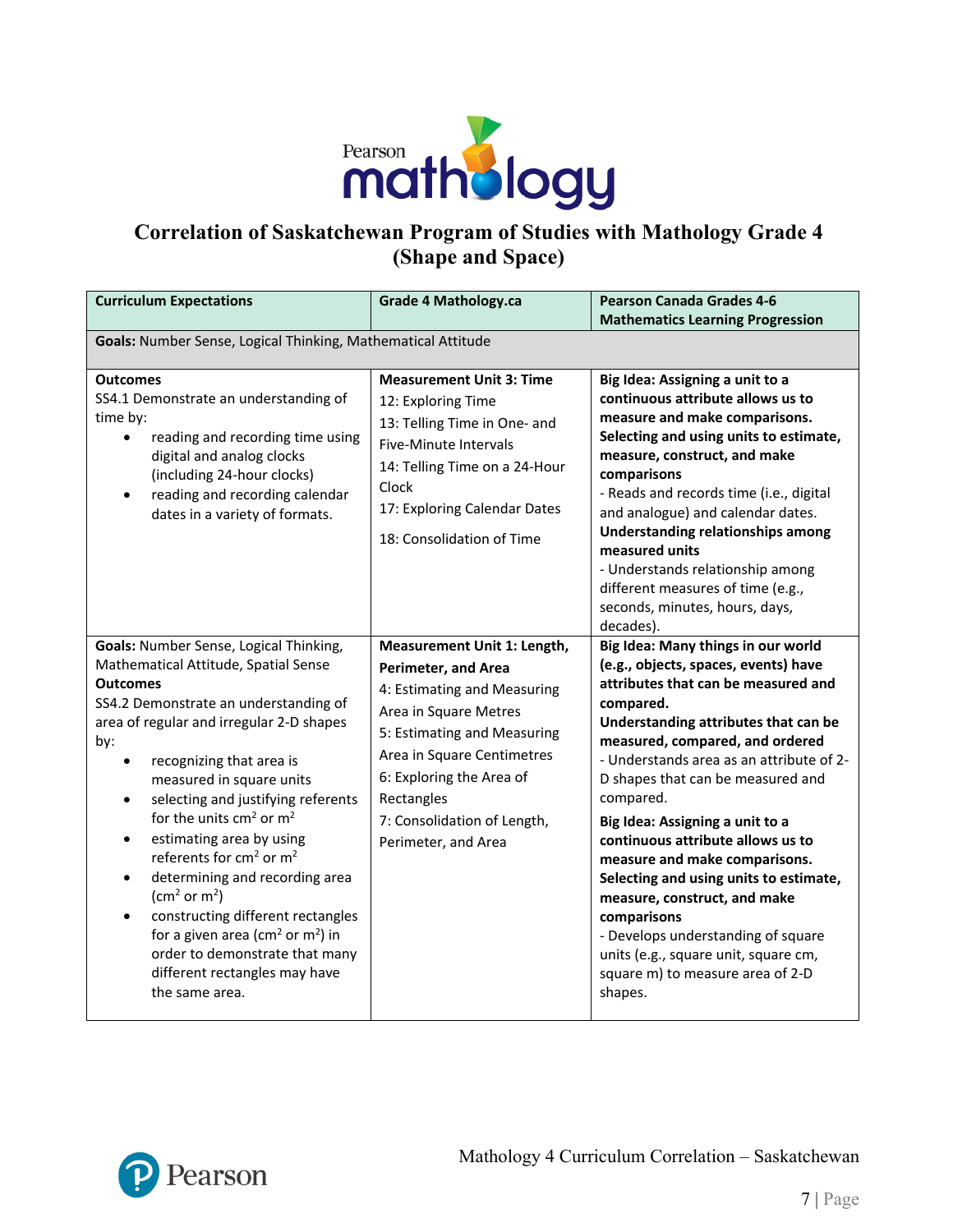| <b>Goals: Logical Thinking,</b>                                                                                                                                                                    |                                                                                                                                                                                             |                                                                                                                                                                                                                                                                                                                                                                                                                                                                                                                                                               |
|----------------------------------------------------------------------------------------------------------------------------------------------------------------------------------------------------|---------------------------------------------------------------------------------------------------------------------------------------------------------------------------------------------|---------------------------------------------------------------------------------------------------------------------------------------------------------------------------------------------------------------------------------------------------------------------------------------------------------------------------------------------------------------------------------------------------------------------------------------------------------------------------------------------------------------------------------------------------------------|
| Mathematical Attitude, Spatial Sense                                                                                                                                                               |                                                                                                                                                                                             |                                                                                                                                                                                                                                                                                                                                                                                                                                                                                                                                                               |
| <b>Outcomes</b><br>SS4.3 Demonstrate an understanding of<br>rectangular and triangular prisms by:<br>identifying common attributes<br>$\bullet$<br>comparing<br>constructing models.               | <b>Geometry Unit 1A: 2-D Shapes</b><br>and 3-D Solids<br>2: Identifying and Describing<br>Prisms<br>3: Constructing Models of<br>Prisms<br>5: Consolidation of 2-D Shapes<br>and 3-D Solids | Big Ideas: 2-D shapes and 3-D solids<br>can be analyzed and classified in<br>different ways by their attributes.<br>Investigating geometric attributes and<br>properties of 2-D shapes and 3-D<br>solids<br>- Sorts, describes, constructs, and<br>classifies 3-D objects based on edges,<br>faces, vertices, and angles (e.g., prisms,<br>pyramids).<br>Investigating 2-D shapes, 3-D solids,<br>and their attributes through<br>composition and decomposition<br>- Identifies and constructs nets for 3-D<br>objects made from triangles and<br>rectangles. |
| SS4.4 Demonstrate an understanding of<br>line symmetry by:<br>identifying symmetrical 2-D<br>shapes<br>creating symmetrical 2-D shapes<br>drawing one or more lines of<br>symmetry in a 2-D shape. | <b>Geometry Unit 1A: 2-D Shapes</b><br>and 3-D Solids<br>4: Understanding Line<br>Symmetry<br>5: Consolidation of 2-D Shapes<br>and 3-D Solids                                              | Big Ideas: 2-D shapes and 3-D solids<br>can be transformed in many ways and<br>analyzed for change.<br><b>Exploring symmetry to analyze 2-D</b><br>shapes and 3-D solids<br>- Draws and identifies lines of<br>symmetry (i.e., vertical, horizontal,<br>diagonal, oblique) in 2-D shapes and<br>designs.                                                                                                                                                                                                                                                      |